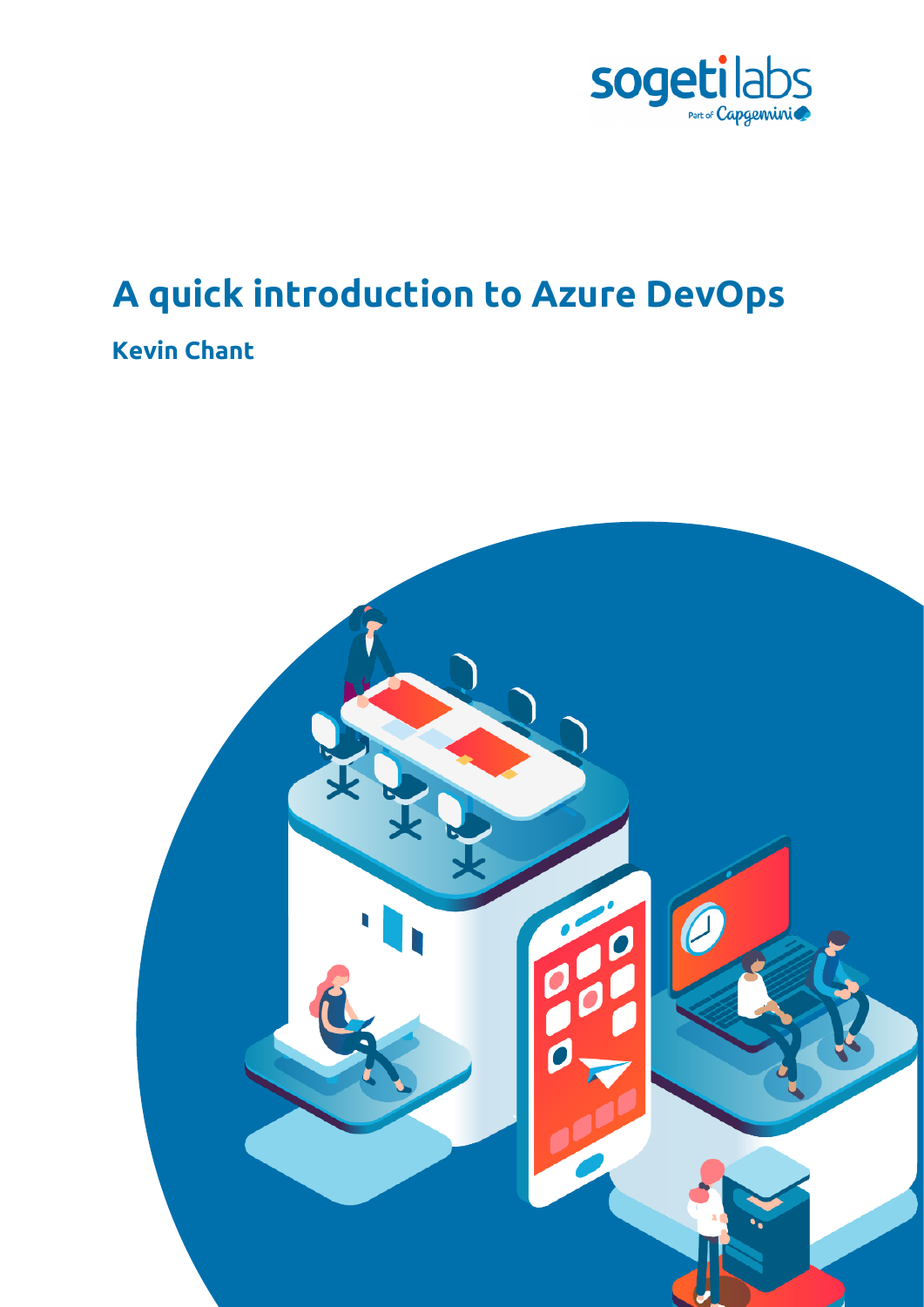

# A quick introduction to Azure DevOps

In this document, I want to do an introduction t[o Azure DevOps.](https://azure.microsoft.com/en-us/services/devops/?WT.mc_id=DP-MVP-5004032) Because I have had to do this a lot over the last couple of years.

Azure DevOps is a service that you can use to do your application lifecycle management. In reality, there are two versions of Azure DevOps. Azure DevOps server which you install on your own server(s) and Azure DevOps cloud services.

We will focus on Azure DevOps cloud services in this post. However, most of it applies to Azure DevOps server as well.

#### **Structure**

Azure DevOps has an interesting structure when you first access it.

| <b>Azure DevOps</b>                                   |                                                                                                                                                         | $O$ Search            | A<br>這                        | $\odot$<br>$P_{\alpha}$   | KC |
|-------------------------------------------------------|---------------------------------------------------------------------------------------------------------------------------------------------------------|-----------------------|-------------------------------|---------------------------|----|
| kevinchant<br>к<br>kevchant<br>kevchantSynapse        | kevinchant<br>Projects My work items My pull requests                                                                                                   |                       | Filter projects               | $+$ New project           |    |
| krctestorg<br>1 more organization<br>New organization | Azure assets<br>AA<br>Azure assets such as repositories for<br>services<br>$\begin{array}{ccccccccccccccccc} 0 & 0 & 0 & 0 & 0 \end{array}$<br>$\alpha$ | <b>ARM Test</b><br>AT | $\circ$<br>$\circ$<br>$\circ$ | $\blacksquare$<br>$\circ$ |    |
|                                                       | <b>ARM Test</b><br>AT                                                                                                                                   |                       | $\alpha$                      | $\alpha$<br>$\alpha$      |    |
| 卷 Organization settings                               | Azure assets<br>AA<br>Azure assets such as repositories for services                                                                                    |                       | a.                            | $\alpha$<br>$\alpha$      |    |

At the top you have the Azure DevOps icon, which represents your account. Below that on the left is a list of your organizations your account is a part of.

Now, these organizations can be a company you work for, if you work for a large enterprise it can be a division within it. Of course, it can also be one you have created for testing purposes as well which I covered in another post about [creating your own Azure](https://www.kevinrchant.com/2020/06/09/t-sql-tuesday-127-create-your-own-azure-devops-organization/)  [DevOps organization.](https://www.kevinrchant.com/2020/06/09/t-sql-tuesday-127-create-your-own-azure-devops-organization/) So that you can test things without worrying about breaking anything in your work environment.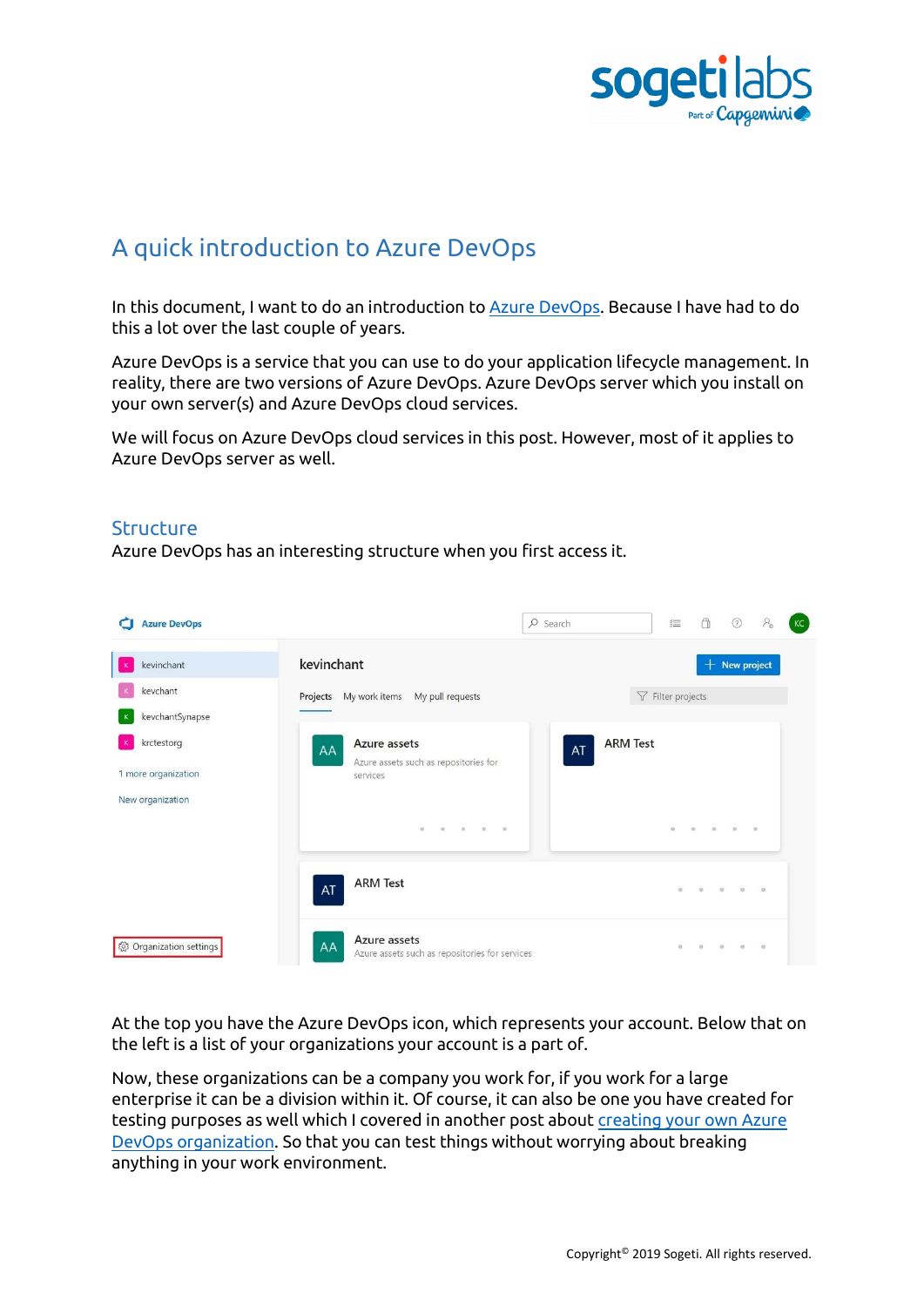

If you have the right permissions, you can change various settings at the organization level. By clicking the icon highlighted above. I will quickly cover some interesting settings here.

## Organization settings

In the General section you can change various things at the organization level. Including whether or not your organization is connected to an Azure Active Directory. Which is a requirement if you want to use CI/CD with Azure Synapse Analytics.

| General                           |
|-----------------------------------|
| <b>B</b> Overview                 |
| 모 Projects                        |
| $x^2$ Users                       |
| ロココン Billing                      |
| <b>图 Auditing</b>                 |
| <sup>■</sup> Global notifications |
| <b>Db</b> Usage                   |
| <sup>{}</sup> Extensions          |
| Azure Active Directory            |

In the security section you can set various policies and permissions at the organization level.

| Security                |
|-------------------------|
| <b>图 Policies</b>       |
| $\triangle$ Permissions |

Within the Boards section you can change the process settings for each of the projects. You can think of these processes as a template that each Azure DevOps project uses. Azure DevOps provides processes based on Basic, Agile, Scrum or CMMI which can all be customized to suit your needs. Each project can only use one process.

One piece of advice I will give relating to processes it to try and choose the right one at the start. For example, if looking to use Agile and user stories select the Agile process or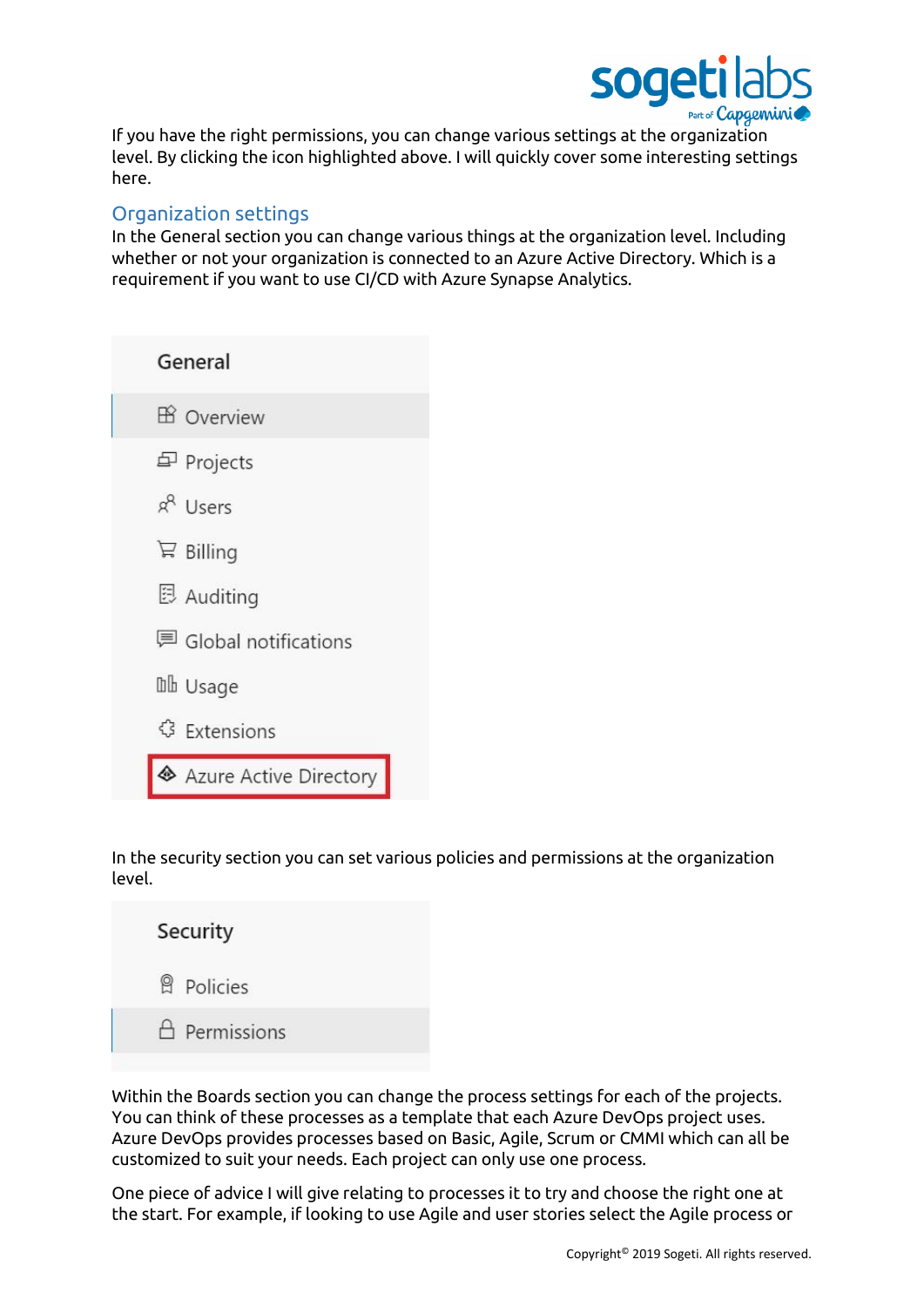

copy it so that you can customize one to suit your needs. Otherwise, it can cause issues further down the line.

| <b>Boards</b>          |
|------------------------|
| <sup>o</sup> o Process |

Azure DevOps uses what it calls agents to do all the work specified in pipelines. Like building artifacts and deploying them to servers. You can manage them at an organization level so that they can be used in any project in Azure DevOps.



Currently you can change a couple of settings for your repositories at an organization level. With the most interesting one being the ability to change the default branch name for branches.



Finally, the artifacts section you can view the total storage used by all the artifacts in your organization.

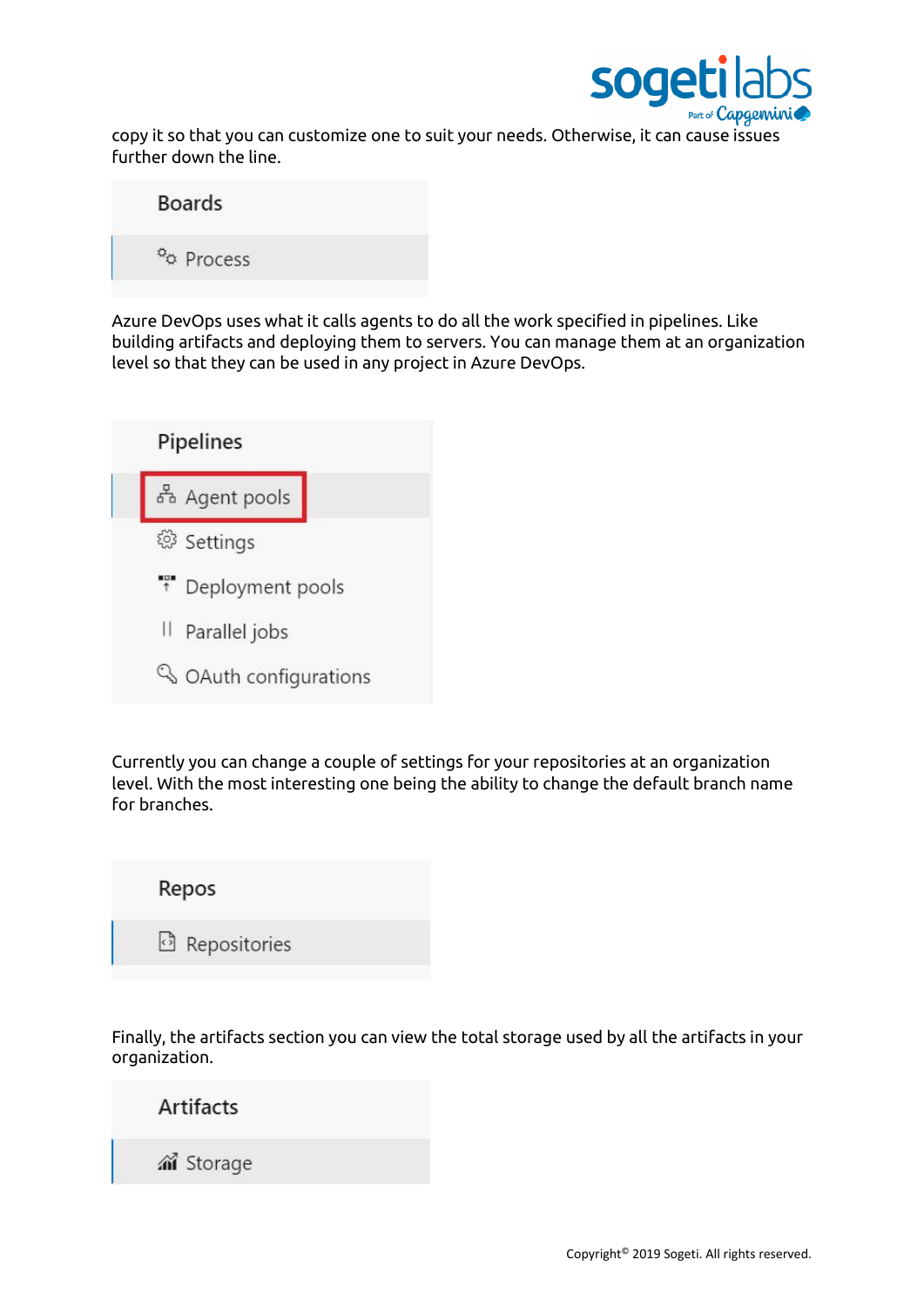

# Azure DevOps Projects

Each organization in Azure DevOps can contain one or more projects. How you define a project is entirely up to you. For example, it can be work that a team does together, or multiple teams or of course an actual project that is taking place.

When you first go into a project you usually see something that looks like the below on the left-hand side. Which are the default services you can use in your project.

|                 | Azure DevOps              |  |
|-----------------|---------------------------|--|
|                 | $^{+}$<br>AA Azure assets |  |
|                 | Overview                  |  |
|                 | <b>Boards</b>             |  |
| $\mathcal{E}$   | Repos                     |  |
|                 | Pipelines                 |  |
|                 | Test Plans                |  |
|                 | <b>Artifacts</b>          |  |
|                 |                           |  |
|                 |                           |  |
|                 |                           |  |
| 50 <sup>2</sup> | Project settings          |  |

Plus, you can change various project settings if you have the right permissions. Just like with organization settings I will only cover some interesting ones here. My advice is to experiment with them.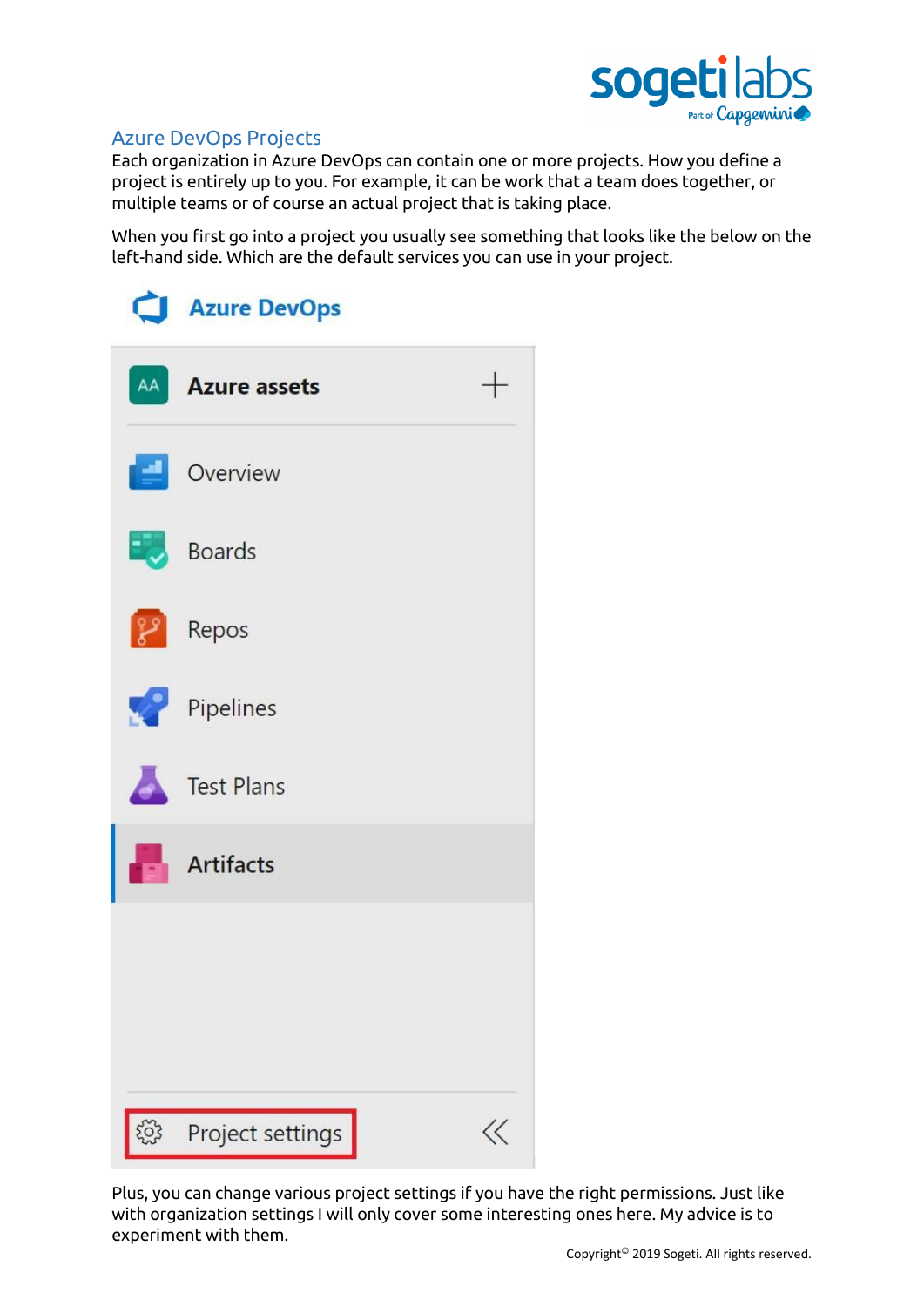

In the General settings you can change various settings at the project level. One thing a lot of people do not realize is that you can turn the default services used for a project on or off.

| <b>Project Settings</b><br>Azure assets                                                                | <b>Azure DevOps services</b> |                                                                                                                             |    |
|--------------------------------------------------------------------------------------------------------|------------------------------|-----------------------------------------------------------------------------------------------------------------------------|----|
| General                                                                                                |                              | <b>Boards</b><br>Flexible agile planning with boards and cross-product issues                                               | On |
| B Overview<br><sup>%</sup> Teams                                                                       |                              | Repos<br>Repos, pull requests, advanced file management and more                                                            | On |
| $A$ Permissions<br><b>同</b> Notifications                                                              |                              | Pipelines<br>Build, manage, and scale your deployments to the cloud                                                         | On |
| Service hooks<br>$\mathscr{D}$<br>$\boxplus$ Dashboards                                                |                              | <b>Test Plans</b><br>Structured manual testing at any scale for teams of all sizes                                          | On |
| <b>Boards</b><br><u>ी</u> Project configuration<br>& Team configuration<br><b>O</b> GitHub connections |                              | <b>Artifacts</b><br>Continuous delivery with artifact feeds containing NuGet, npm, Maven,<br>Universal, and Python packages | On |

Top tip though, if you turn off Azure Boards the Azure Test Plans will be turned off as well. Because they are connected.

You manage your boards in your project in the Boards section. You can also link GitHub repositories here, which allows you to add links to from GitHub to your work items.



Just like in organization settings you can change pipeline settings at the project level. For example, you can add connections to service connections to external services like your Azure and Docker accounts. So that you can use them during your CI/CD deployments.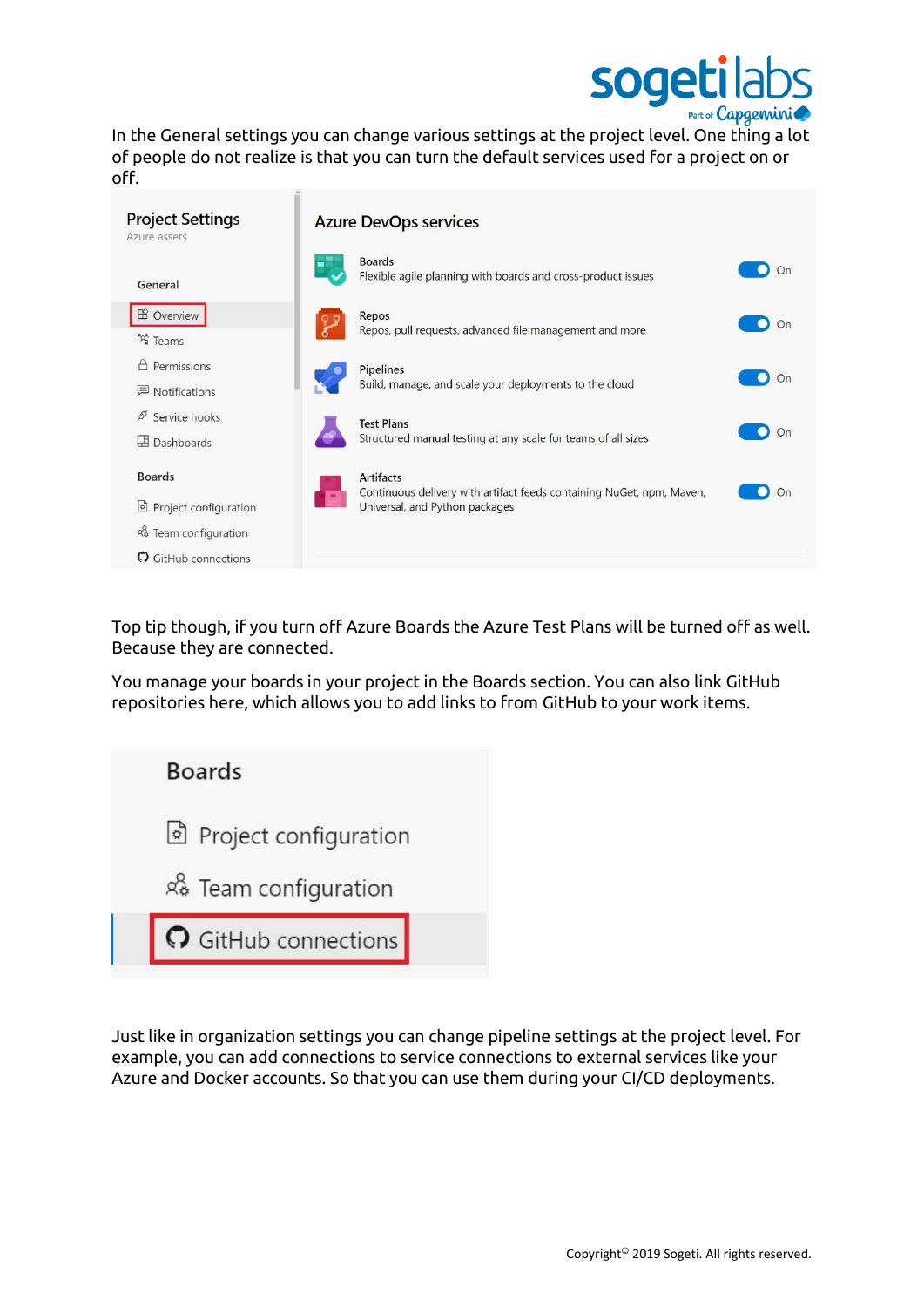



In the Repos section you can manage your existing repositories. In addition, you get the option to change the default branch name for new repositories again and set some interesting policies for your repositories.

Repos B Repositories

# Quick intro to the default services

You usually see the below default services in Azure DevOps: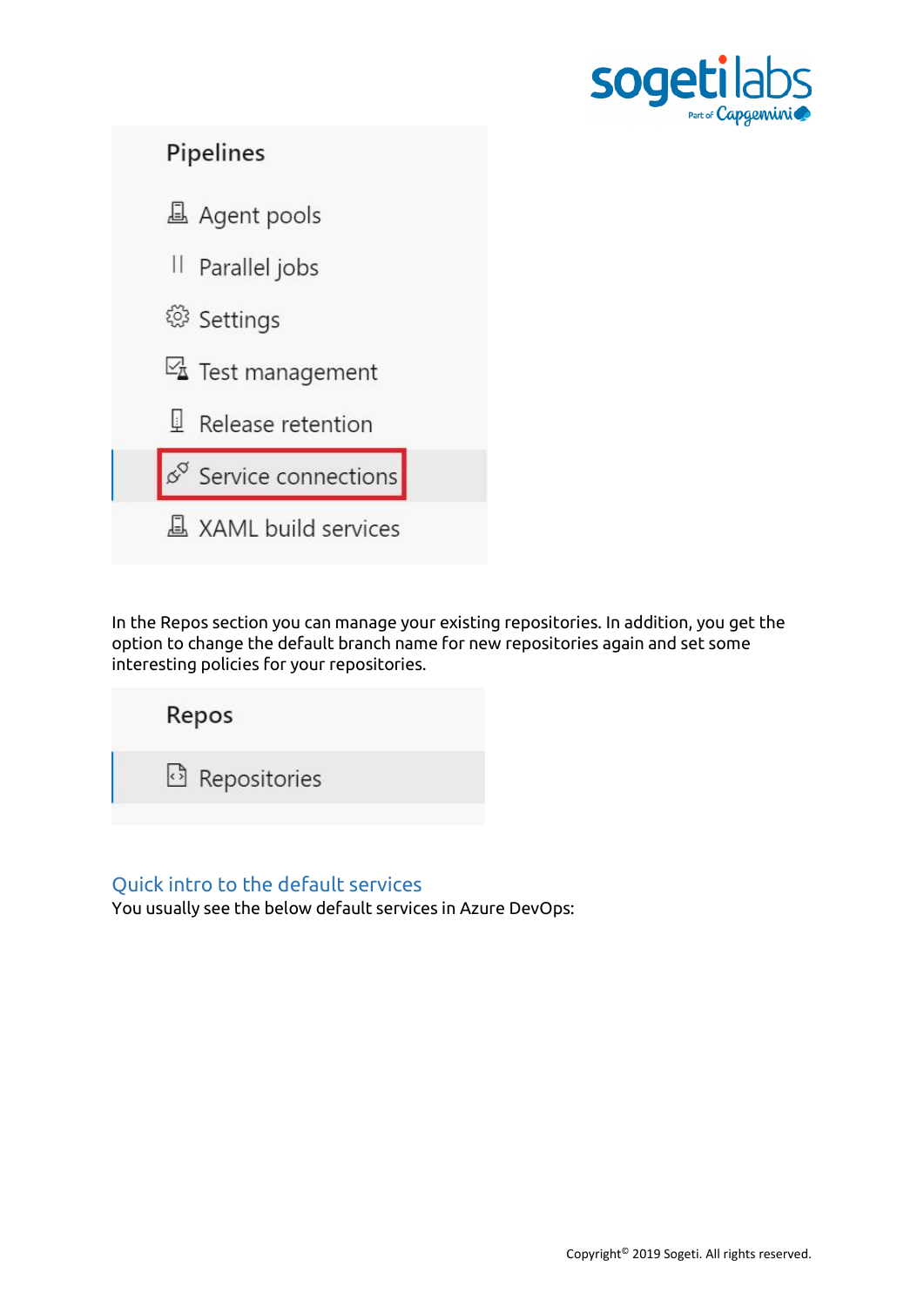



[Azure Boards](https://azure.microsoft.com/en-us/services/devops/boards/?WT.mc_id=DP-MVP-5004032) is where you manage your work items.



[Azure Repos](https://azure.microsoft.com/en-us/services/devops/repos/?WT.mc_id=DP-MVP-5004032) is where you can manage your Git and TFVC repositories.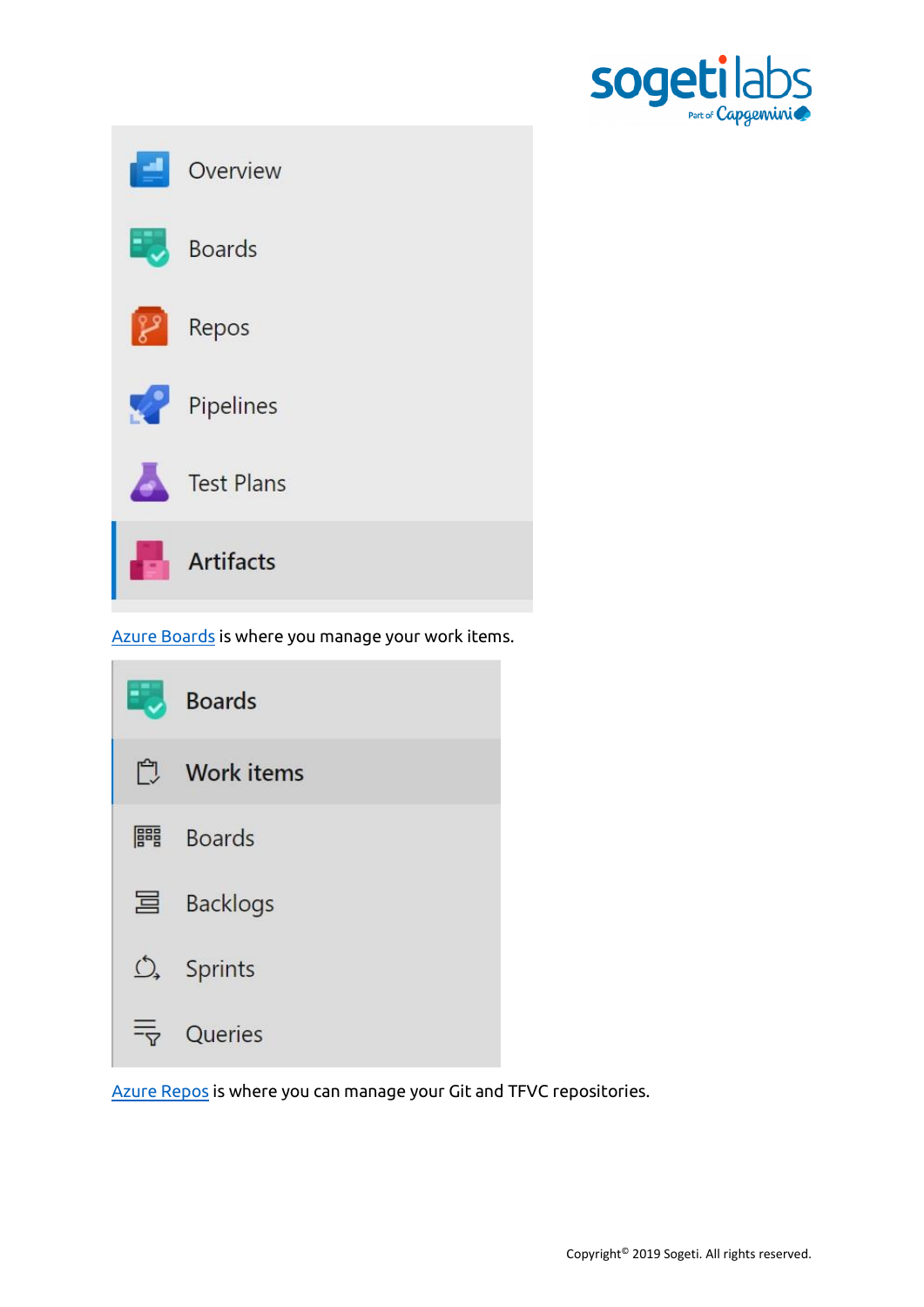

|                  | Repos                         |
|------------------|-------------------------------|
| $ \cdot \rangle$ | <b>Files</b>                  |
|                  | $\phi$ Commits                |
|                  | $P_1$ Pushes                  |
|                  | <b><i><u>Branches</u></i></b> |
| ◇                | Tags                          |
|                  | ใง Pull requests              |

[Azure Pipelines](https://azure.microsoft.com/en-us/services/devops/pipelines/?WT.mc_id=DP-MVP-5004032) is where you manage your CI/CD pipelines. I recommend using YAML in the Pipelines feature for your CI/CD deployments. I know some demos show the Classic Editor and Releases working together but YAML is the way forwards.

Just to help raise awareness, the Environments feature is constantly evolving. Look to use it with your YAML pipelines for deployments to various environments to avoid pipeline sprawl.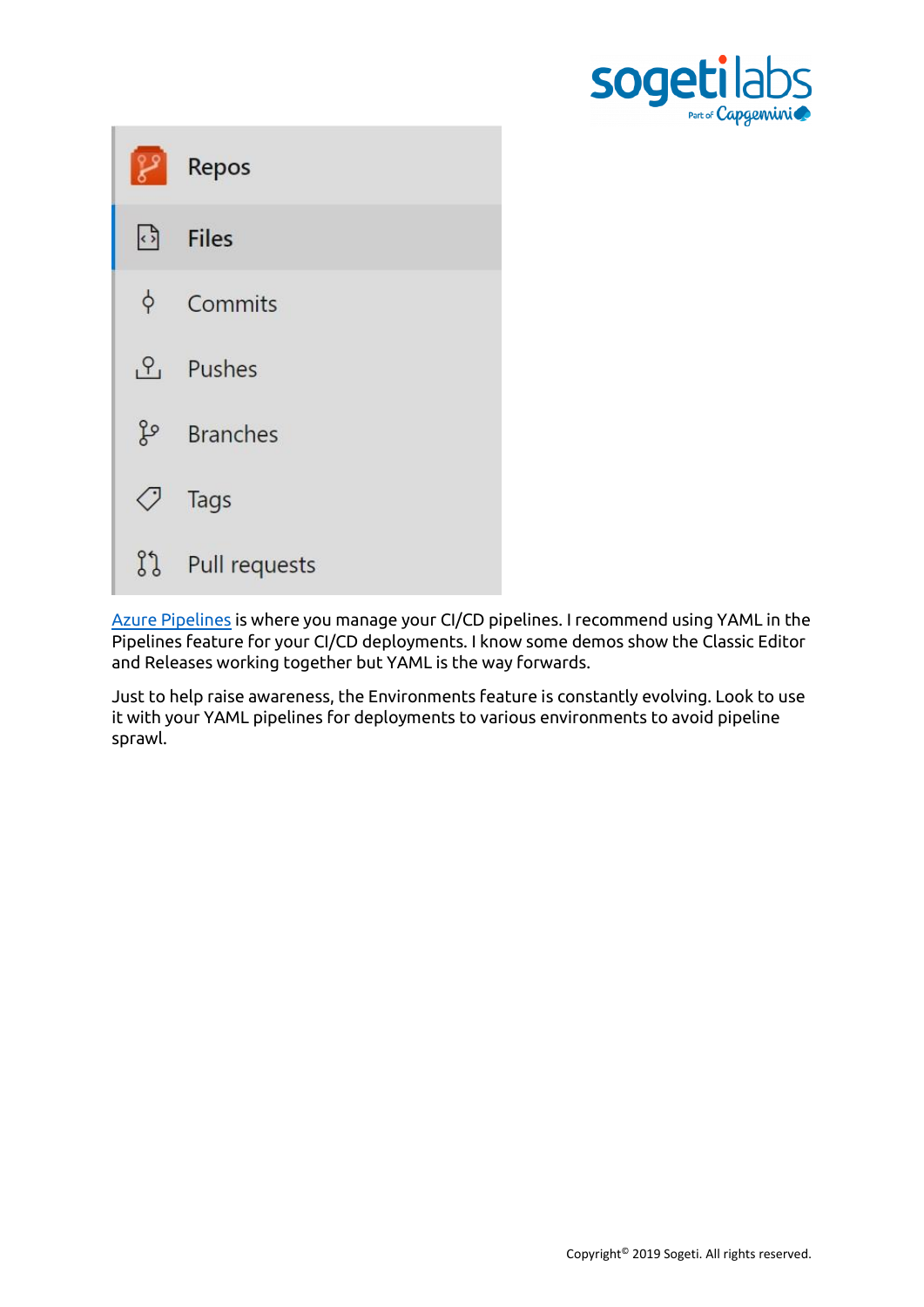



You manage your manual test plans in **Azure Test Plans. I highly recommend using this**, especially if you are using Azure Boards since they are ties together. In addition, using this instead of spreadsheets removes the problems with spreadsheet sprawl.



[Azure Artifacts](https://azure.microsoft.com/en-us/services/devops/artifacts/?WT.mc_id=DP-MVP-5004032) is the service which allows you to share packages in various formats. Including an interesting one called Universal Packages which is designed for large binaries.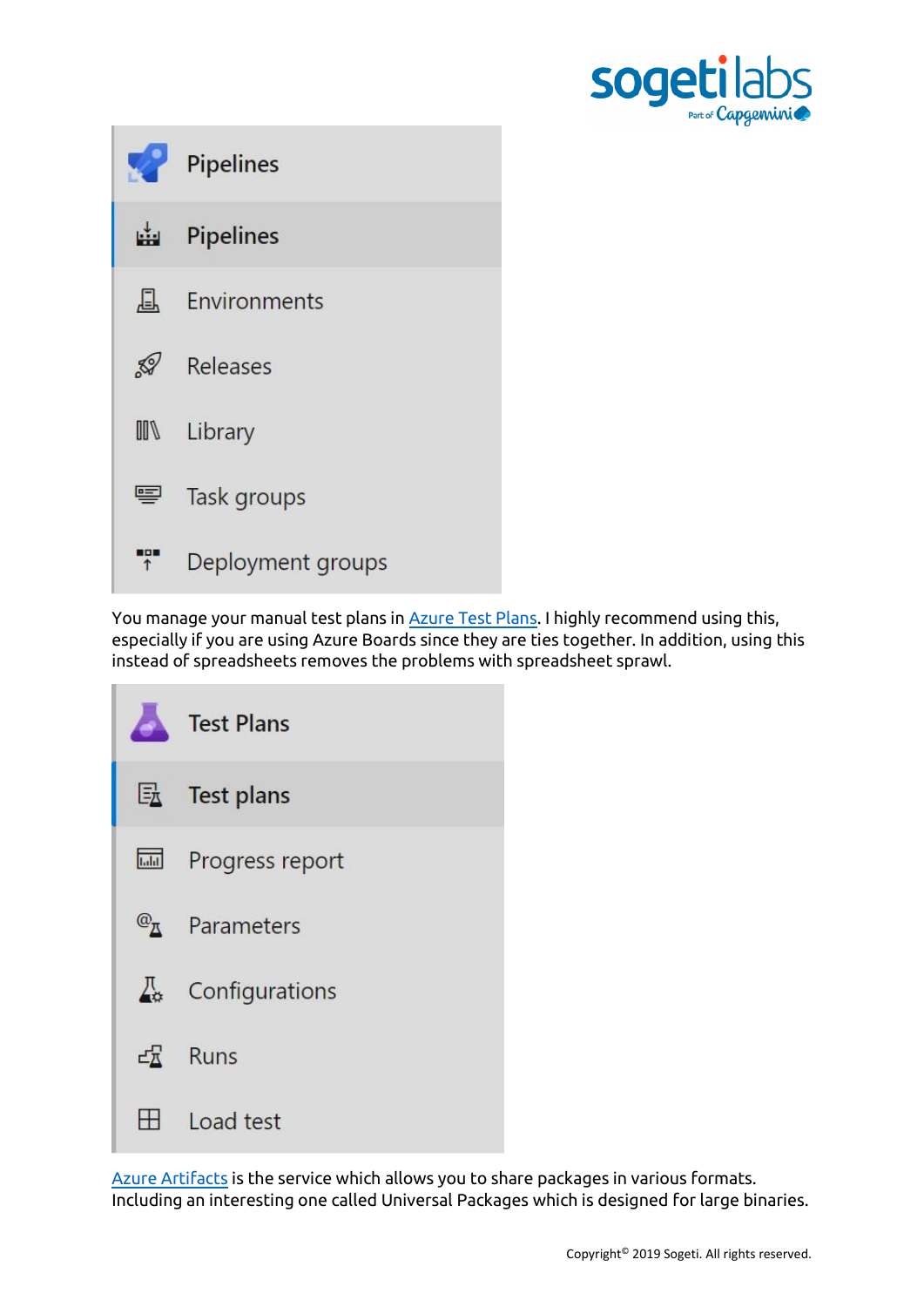

However, I have also used this format for PowerShell modules.



#### Work together

To give you a better idea of how these services can work together for CI/CD deployments here's a diagram I created for a post about [using Azure Test Plans for Data Platform](https://www.kevinrchant.com/2021/07/21/using-azure-test-plans-for-data-platform-deployments/)  [deployments.](https://www.kevinrchant.com/2021/07/21/using-azure-test-plans-for-data-platform-deployments/)



Azure Artifacts s missing from the above diagram, but you can use it in conjunction with Azure Pipelines.

### Additional services and features

You can install additional features and services in Azure DevOps by installing extensions through the marketplace. In fact, you can probably see some of these yourself if you log into an organization for an enterprise because they probably have some installed already. For example, SonarQube and Retrospectives.

Top tip, you might want to avoid installing the Delivery Plans extension because Delivery Plans 2.0 is now integrated within Azure DevOps. Here's the announcement about the fact tha[t Delivery Plans 2.0 is now GA.](https://devblogs.microsoft.com/devops/delivery-plans-2-0-is-now-ga/)

### Additional resources

I thought I would share some additional resources for those who want to learn about Azure DevOps.

For those who like videos, in one video Donavan Brown from Microsoft does a [five-minute](https://www.youtube.com/watch?v=JhqpF-5E10I)  [introduction to Azure DevOps.](https://www.youtube.com/watch?v=JhqpF-5E10I) In addition, you can watch him present a [one hour](https://www.youtube.com/watch?v=yecw2rUlywA)  [introduction to Azure DevOps.](https://www.youtube.com/watch?v=yecw2rUlywA)

If you want to watch more video, Pluralsight has a whole [path for the AZ-400 exam.](https://www.pluralsight.com/paths/designing-and-implementing-microsoft-devops-solutions-az-400)

For those who prefer hands-on experience, Microsoft learn has various [Azure DevOps](https://docs.microsoft.com/en-us/learn/browse/?terms=azure%20devops&resource_type=learning%20path&WT.mc_id=DP-MVP-5004032)  [paths.](https://docs.microsoft.com/en-us/learn/browse/?terms=azure%20devops&resource_type=learning%20path&WT.mc_id=DP-MVP-5004032)

In addition, you can read Microsoft's official [Azure DevOps documentation.](https://docs.microsoft.com/en-us/azure/devops/?view=azure-devops&WT.mc_id=DP-MVP-5004032)